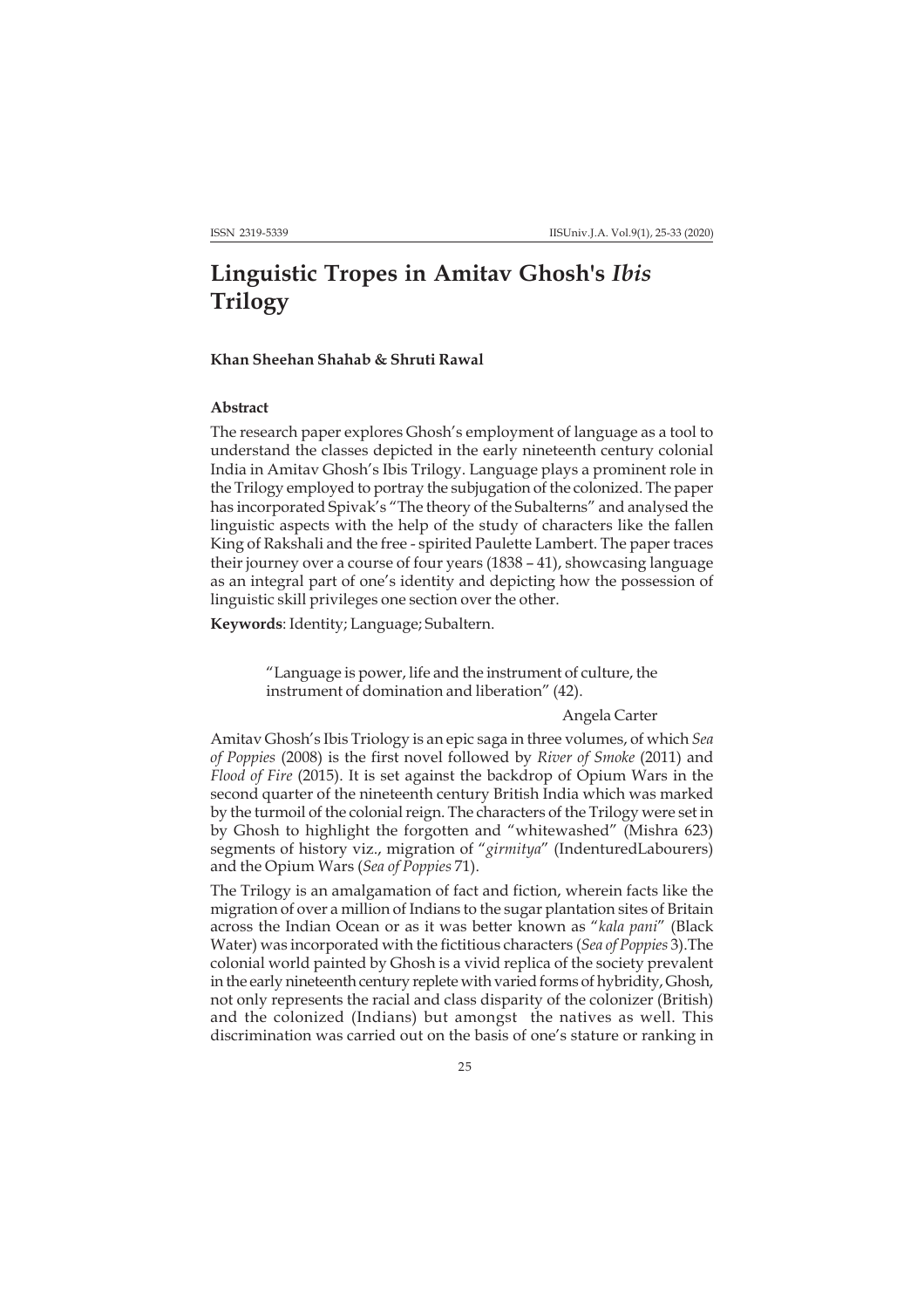the society. Characters of the Trilogy represent people from different backgrounds and origins including races, religions, castes, and classes of life and society. Each of these backgrounds had their own stipulations and code of conduct; practicing a different way of living. They had their own distinct, "personal" histories, and stories to narrate which they wanted to abscond from (Tasnim 11). Deeti – a widow, flees along with her lover Kalua – a low caste oxcart driver, Paulette the young and free spirited daughter of the Late French Botanist Pierre Lambert, Zachary – the second mate of *Ibis*, an American freedman, Neel –wrongly convicted King of Rakshali were a few of the characters who aboard the *Ibis* and try to escape their nightmare like realities.

*Ibis*, the former "blackbirder" ship carrying "human – cargo" was not only a vessel but had become a catalyst allowing the refuge seeking characters to take up new identities and lives(*Sea of Poppies* 12). And the ocean had become a nation where the indentured labourers had transformed from unknown strangers to a family of kin and established themselves as "ship-siblings" (*Sea of Poppies* 356).

Seeds of civilization gradually paved way for inequality; these segregations gradually rose and spread through the realms of trade and commerce in the form of industrial modernity and imperialistic endeavours which organically grew into colonial domination and colonialism. The sect of populace in favourable position became the 'master', it was when the 'master' started to exploit those working under them, that the underdog becomes the 'subject' in postcolonial context. Difference of such nature, drew distinguishing lines which sometimes was the cause of blood spill. The gradual development of Homo sapiens and the resulting societies formed on the varying cultures and cartographical divisions, aided in the creation of hegemony and subalterns in the society.

The ruling class, while in the process of formation, on the basis of commonalities among its members also marginalized those different from them. The subalterns were treated according to the echelon they were born in. Class and caste systems were not only evident in India, but they prevailed in many European nations as well. Nations were demarcated on the basis of differentiation in either of the two systems i.e., their histories witnessed violence either in the name of caste or class system. The civilians were consequently; separated on the basis of birth in the classes and castes they were born in, such as Brahmin, Kshatriya, Vaishya and Shudra sections of the society. The social stratification in such civilizations results in a survival replete with hardships for the subalterns, who are casted out of the major social group of the dominating class. It so happens, that often in order to ensure the safety they take refuge by escaping, migrating or adopting new identities for themselves.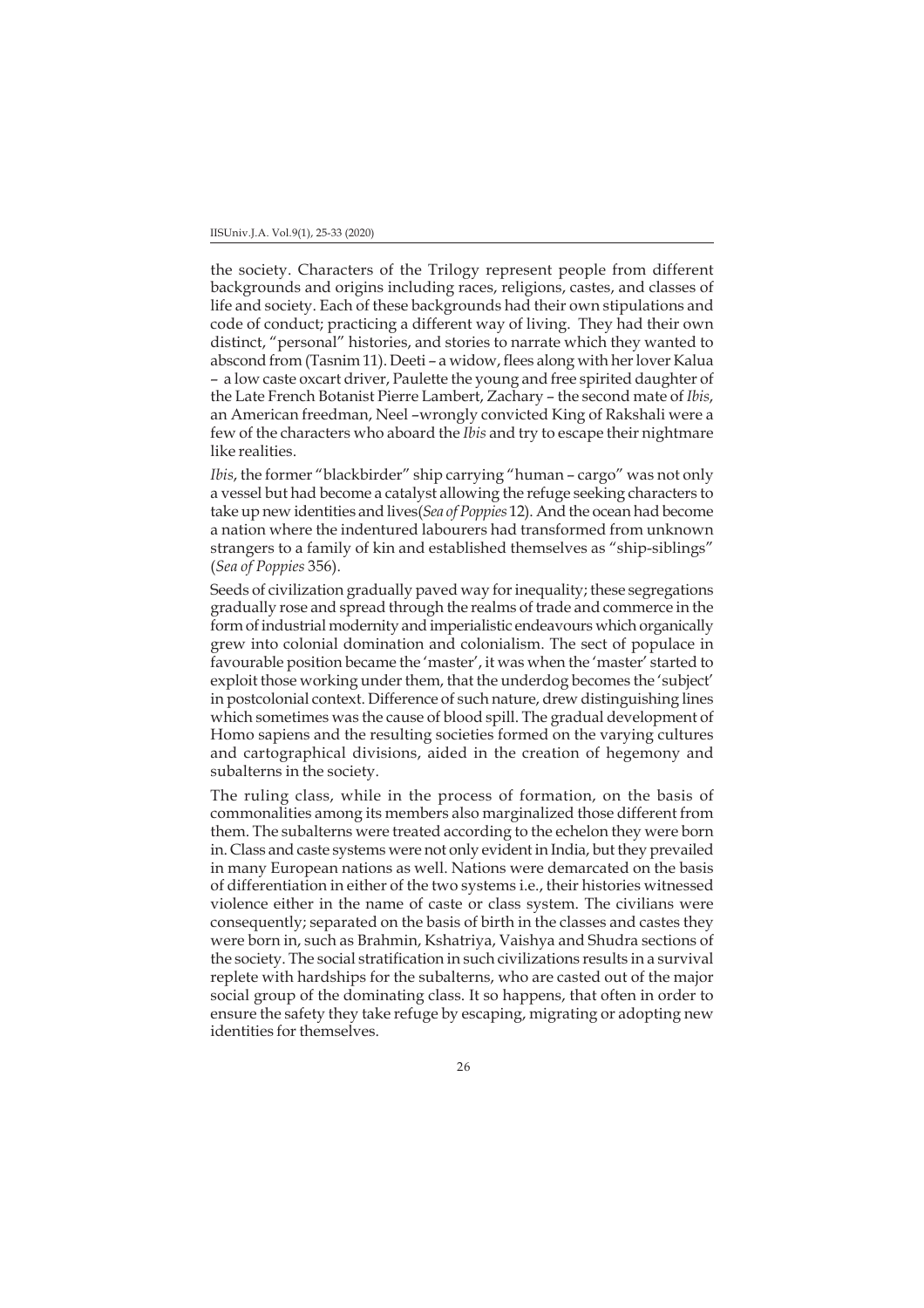Society is divided into the hierarchy of classes in order to keep the society working like a machine.For none of the classes can survive in isolation. Just as Frantz Fanon has presented his thoughts on the psychological stance of both, the colonizers as well as the colonized; where both need the other for a safe and prolonged stay of their own sect. The 'self' requires the presence of the 'other' to thrive by creating a divide reflective of the difference among the two, similarly, the citizens of the upper class need the company of those from the lower, in order to maintain the divide and the existence of the other; for neither can survive without the other. It is a dialect between a 'master' and 'subject,' where the former needs the latter to establish their hegemony in the prevalent society.

Gayatri Chakravorty Spivak's concept of 'Subaltern' as proposed in her seminal essay "Can the Subaltern Speak?" (1994), suggests that the oppressed class of the society is in need of a voice of its own, not due to the lack of efforts on the subaltern's part, but because of the structure of colonialism where the power of discourse lies not with the colonized but with the colonizer. This transaction of power among the two, eventually results in the subjugation of the weaker section of the society at the hands of the dominating section. Whether at the hands of the ruling government (i.e. the British), or at the hands of the fellow natives; the colonized is always marginalized. As in Spivak's opinion the subalterns are steadily being silenced through "epistemic violence" (76), by being denied to speak and represent themselves, as in the opinion of the *master* the subaltern subject cannot speak and hence requires to be represented through the *master*. Though many scholars claim that by speaking for the silent subaltern subject Spivak herself commits the same error she critiqued the *master* of.

Class system determines the position of a person on factors like one's social and economic status. Class unlike caste system is not ascribed at birth; rather it is earned and achieved through efforts. It renders people into being categorized under the labels of upper, middle and lower classes respectively. This system is flexible, i.e., it is not closed like the *varna* system. A person's status can be changed with reference to the class they belong in, though permissible yet it is not an easy feat. The character of Raja Neel Rattan Halder, the King of Rakshali, is an evidence of the transition of classes being difficult. Class system has its own conformities which prevent the easy acceptance of a new member in their circle and upper class too had its flaws. One of the flaws being, the vanity that accompanied the class represented by Neel Rattan Halder's character in certain instances in the Trilogy.

Raja Neel Rattan Halder, the King, hailed from the Halder family of the *zemindars* of Rakshali, known for being one of the most land – owning families of Bengal, was in his twenties and had earned the title on his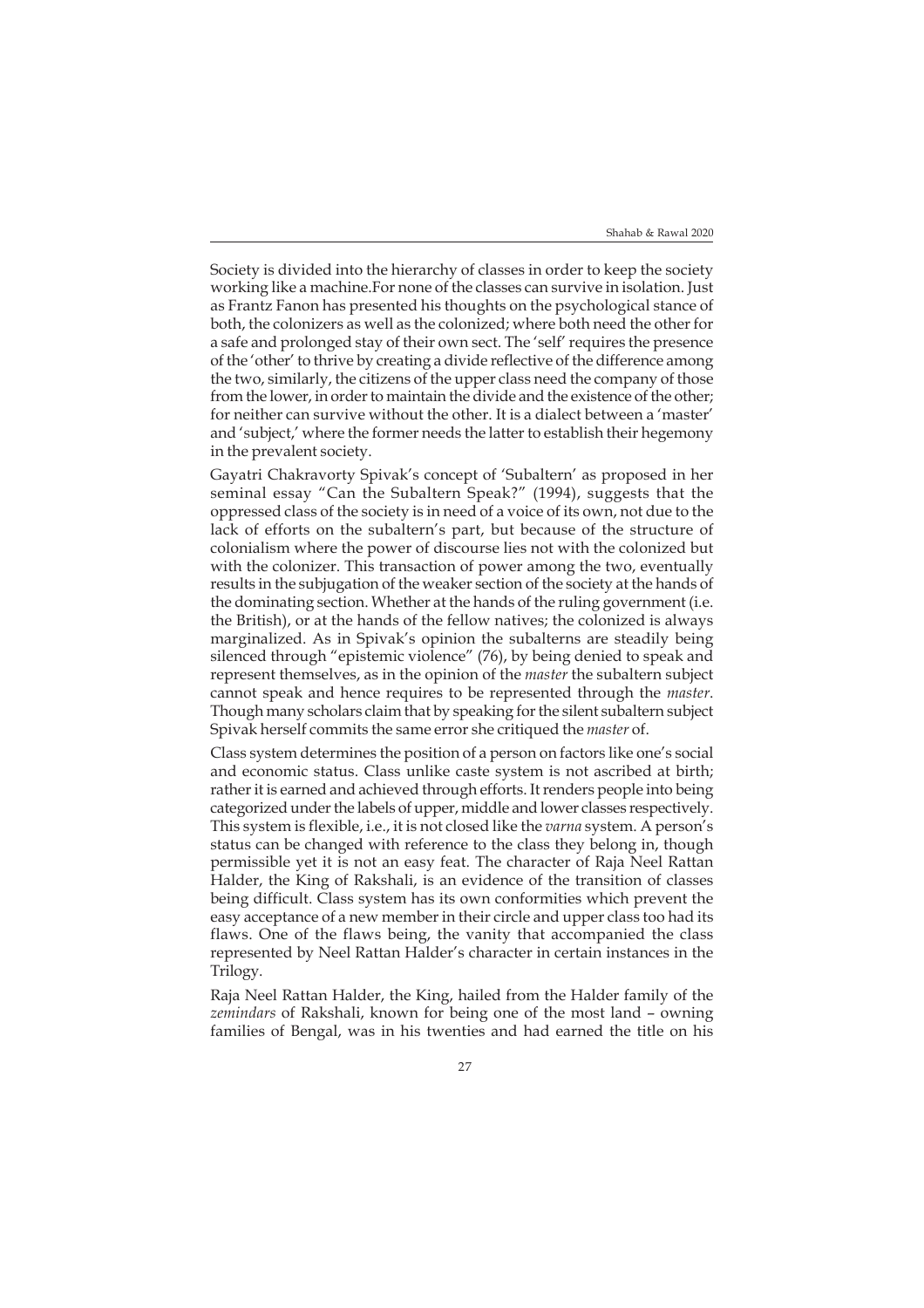father's demise two years ago. The Old King had limited efficiency in the English language which meant the task fell onto the young shoulders of Neel. Mr Benjamin Burnham was the founder and co – owner of Burnham Bros., he is also the owner of the *Ibis*. It was in the Old King's business with Mr Burnham that an agreement was made between the two that the Old King became invested in writing Mr Burnham's name over the promissory notes. As in Mr Burnham's opinion it was easier to let Neel's father write his name over the aforementioned notes rather than each note being sent to him from one end of Calcutta to the other to get it endorsed. Neel's engagement in such a task proved his craftsmanship and education in both the native (Bengali) and the colonizer's (English) languages. Neel's expertise in both the languages is also witnessed when he is seen interacting with Englishmen he speaks in fluent standard form of English "Ah, Major Hall! What can I do for you? (*Sea of Poppies* 170). Likewise, he is also observed swiftly and smoothly switching to his native tongue – Bengali, when dealing with the locals and employees of his estate "*Yeh kya bat hai*?" (*Sea of Poppies* 168).

One of the distinguishing markers of class disparity is the language used by the speaker. As language becomes one of the determining factors indicating the class of both the listener and the speaker in the colonizer's opinion, for those speaking English were considered to be from elite class alone and those speaking their native language were perceived to belong to lower classes of the society. Neel's proficiency in English was appreciated among the natives who could not speak in English language. Because English in the colonial reign had become the spectre of power yielded by the British alone, if the language was spoken by a native of a lower class and who was of no benefit to the coloniser then the native was humiliated and punished by the native speaker of English even if the executer of punishment belonged in the lower ranks of the British society. As was seen in the first instalment of the Trilogy, *Sea of Poppies* (2008), when Neel questioned the British Sergeant in English after entering the prison of Alipore as a convict, he was wrongly convicted for forging Mr Burnham's signature which was contrary to the fact that he was following the customs carried out years prior to his ascension to the throne of Rakshali. It was on being treated in a derogatory manner for speaking in English to the native speakers of the language namely: the British Sergeant, that Neel realizes that English was the colonizer's language which had now become a "powerful weapon" that Neel could use for his benefit (Choudhury 4):

> 'Sir, can you not afford me the dignity of a reply? Or is it that you do not trust yourself to speak English?' The man's (British Sergeant) eyes flared and Neel saw that he had nettled him, simply by virtue of addressing him his own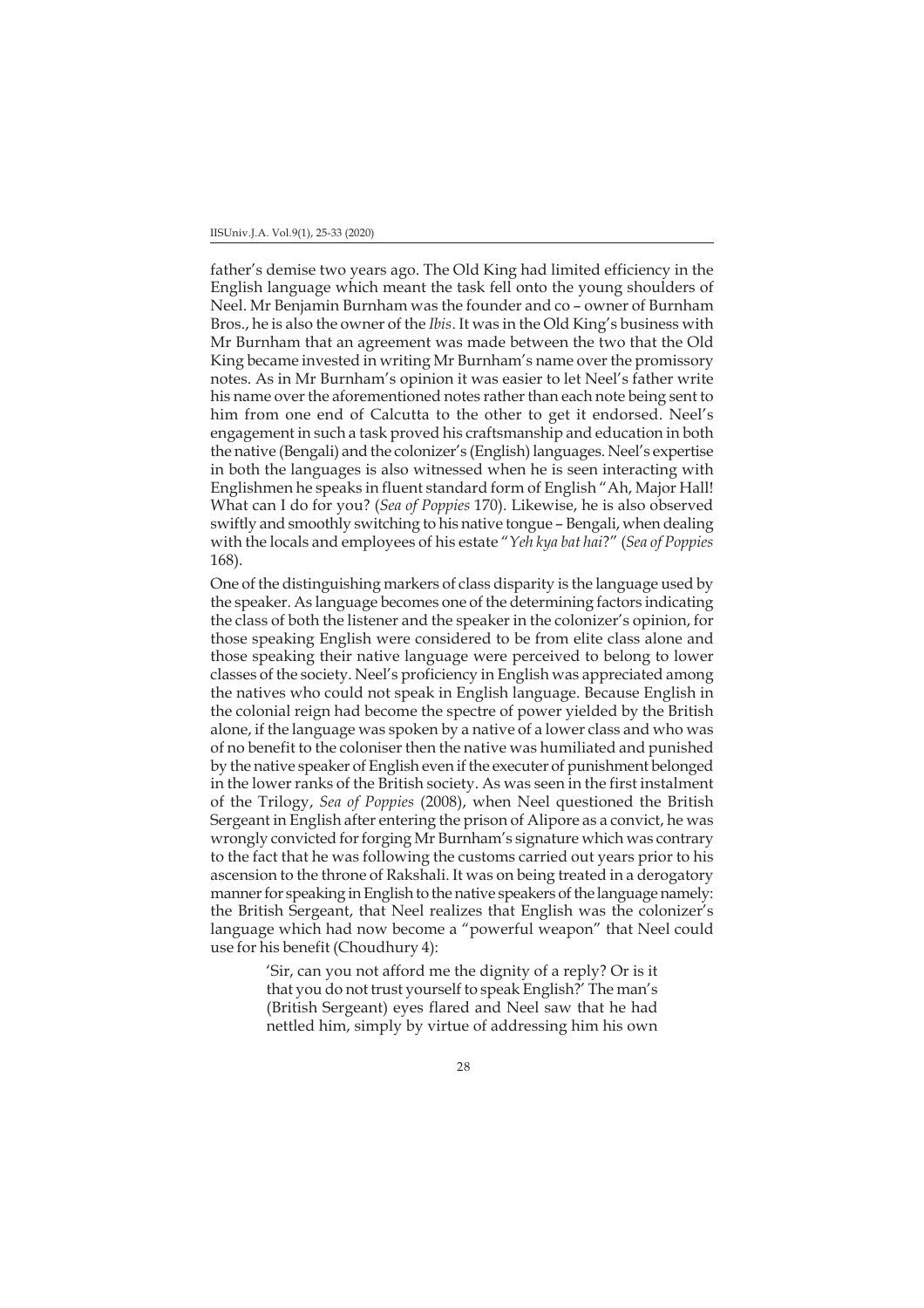tongue – a thing that was evidently counted as an act of intolerable insolence in an Indian convict, a defilement of the language. The knowledge … that… he still possessed the ability to affront a man whose authority over his person was absolute … made Neel giddy, exultant, eager to explore this new realm of power… he decided , as in the rest of his life as a convict, he would speak English whenever possible … starting with this moment, here (*Sea of Poppies* 283).

A convicted Indian speaking English was considered "intolerable insolence… a defilement of the language" not only by the British alone but by the mammon and power – hungry natives like *Subedar* Bhyro Singh as well (*Sea of Poppies* 283). People like the *Subedar* who were on the lowest ladder of a staircase and ranks of the British administrative system were a part of race Sir Thomas Babington Macaulay wanted to craft – a class of people who would have been Indian in their bodily appearances but a British in mind and soul. Macaulay wanted to hatch generations of "mimic" men who would act as translators to make the native masses understand about the benevolent intentions and policies of Britain (Bhabha 87). And these were the people who on witnessing a fellow Indian (whether a convict or not) speaking English would react in a violent, aggressive, and subhuman manner which made one feel pity for the person being treated worse than a "draught animal" (*Sea of Poppies* 338).

On witnessing the former King, who was unrecognizable to him now, being treated in an inhuman manner the gomusta, Baboo Nobb Kissin Pander, too, had vowed to himself that he would attempt to prevent the disgraced King from being humiliated by being treated like cattle at the hands of the shrewd and cruel blows of Subedar Bhyro Singh, uncle to Hukam Singh. For he had experienced a sudden change of heart which paved way for Baboo Nobb Kissin's "maternal stirrings" towards the fallen King, on witnessing the Subedar lashing out blows with his *lathi* (stick) at the weak and now downtrodden King for having interacted with Zachary Reid, who at the time was the second mate at *Ibis* (*Sea of Poppies* 388). Because the Subedar was of the ideology that convicts like Neel and Ah Fatt should not take the liberties of speaking, and acting in a familiar with others on the ship, though his ideology was influenced by his dislike for both the convicts. These newly found instincts were so powerful that the gomusta had to will himself to stay rooted to the place he stood, or else he might have to intervene himself "between Neel and the Subedar's failing lathi" (*Sea of Poppies* 388).

It was Neel's proficiency in English which had inadvertently become the reason for Neel's downfall had intentionally become the source of power in the Mimic man's hand. It was his education which had also become a boon in his survival after his escape from the *Ibis* as it had helped him gain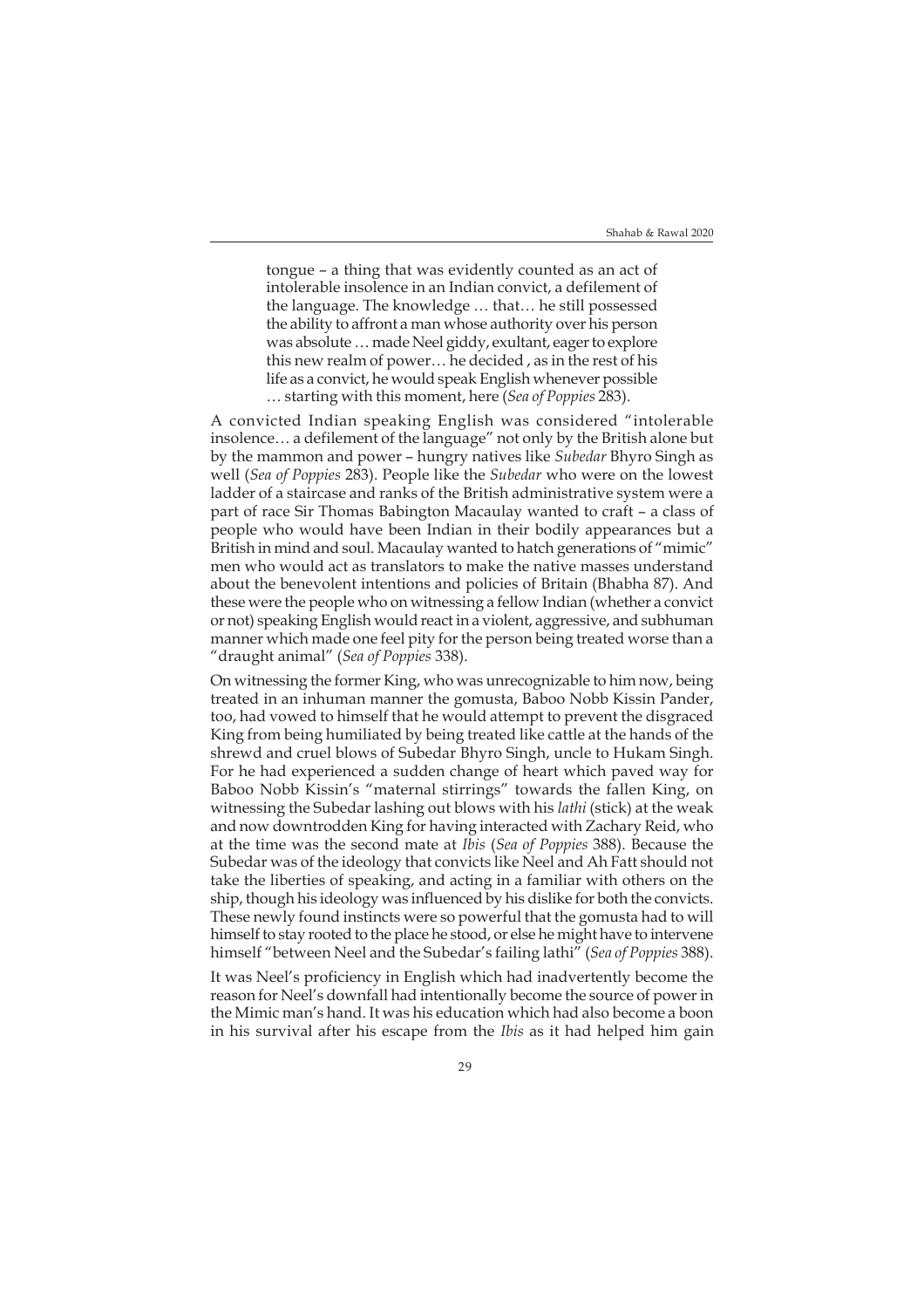employment. It was also because Neel knew that he could never return to his native place, to his family as he knew that he was now boycotted among his class and people (McNair 9). Neel's education was a blessing in disguise as it was due to his knowledge and wisdom of languages that he became "munshiji"to Seth Bahram Naurozji Modi (Ah Fatt's father) (*River of Smoke*130). Neel did not bag the job because he knew Ah Fatt but because he had astounded and impressed Bahram who was intimidated with Neel's proficiency over languages like English, Bengali, Nastalik (Nastaliq), and later Cantonese as well: "'Shahbashmunshiji' he said. 'Phataphatyou are speaking English. You will put me to shame no?' … 'You can write Nastaliq, also?'" (*River of Smoke* 130). Neel continued to fare well in the new surroundings of China where he befriended Compton, a Chinese, who helped Neel learn Cantonese. Neel had helped Compton in translating and comprehending an article from *Chinese Repository* which earned him a job with Zhong Lou – Si (Compton's teacher), to share his "knowledge of the world" (*Flood of Fire* 84). As Zhong Lou – Si, appointed by Commissioner, had created a bureau where English Journals were translated to gather information about foreigners, their nations and trade, pertaining to opium, in particular. It would have helped Commissioner Lin and the Qing Dynasty by association to prevent the inflow of the poisonous drug in their lands.

Another character to have suffered the effects of class disparity was Ms Paulette Lambert, the seventeen years old daughter of the late Pierre Lambert, a French Botanist. Mr Burnham, a philanthropist, had provided shelter to the orphan Paulette and had become guardians of the young Paulette on her father's demise. Paulette was grateful to them for taking her in, and providing a roof over her head but what made her miserable was trying to mould herself according to the standards set by the Burnhams and the English society around them.

In the words of Pierre Lambert, Paulette was described as a "child of Nature" (*Sea of Poppies* 136), as she was brought up amidst the tranquil innocence of plants far away from the workings of the treachery in the world. This was one of the reasons that Paulette was shocked to the core trying come at the same par as her kind guardians, the Burnhams. She was unaware of the behaviour expected from a young lady of her genteel birth, for all her life she had known the conduct, various kinds and reactions of plants. Nature, for her did not have any hidden motives, it did not differ in bare truth and the implied meanings as humans do. It was probably because of this reason that she was unable to mingle and connect with people in the circles of the Burnhams and was left feeling awkward which was evident in her appearance and her demeanour.

It was not that Paulette had to make an effort to ease herself with the polite class of the society alone but she had to hide her true self from the hired help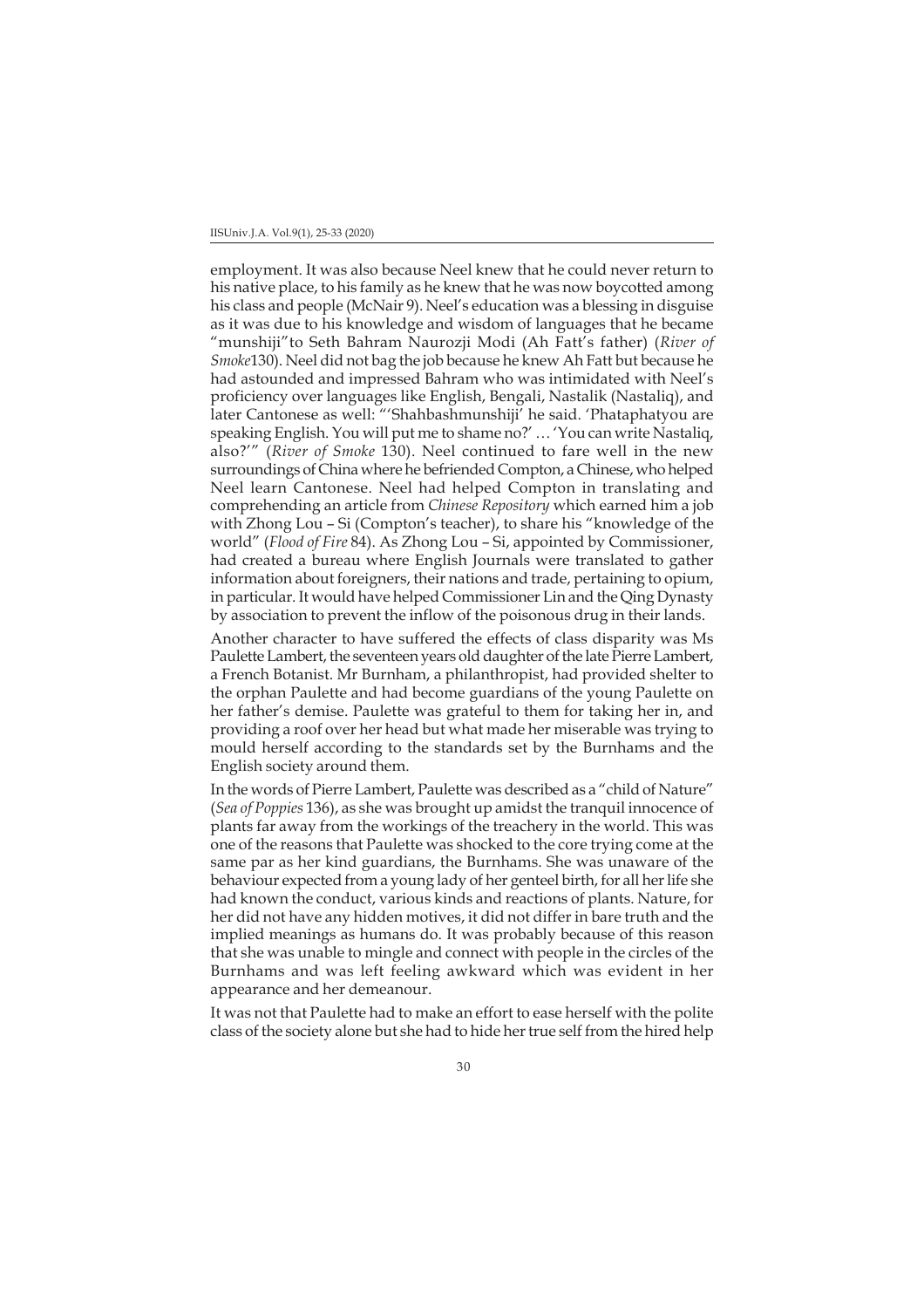of the household as well. Paulette had an upbringing different from what many of her class might have preferred. Due to his involvement in a revolt against his king, Pierre Lambert had left his country, and was ostracized from the English society for his general contradiction of the Omnipresent alongside denying the sanctity of marriage; by pursuing a relation with Jodu's mother. She was the lady who had been an important fix in the Lambert family. As she had been a part of Paulette's life from the moment she had first opened eyes in world, she was the one who fed her milk like she would have done with any of the children who had come from her, because Mrs. Lambert had lost her life soon after she had delivered her daughter due to the unstoppable internal bleeding she suffered in the process. Jodu's mother soon became the wet nurse needed by the infant and was addressed as "Tantima," aunt-mother by Paulette (*Sea of Poppies* 66). The term aunt – mother itself explains the hybrid life led by young Paulette Lambert, though she was born to French parents, yet she was looked after by a Muslim Bengali lady from Indian culture. The first language learnt by a child is usually known as the mother-tongue, but the dialect grasped and spoken by the young Ms. Lambert was neither French, English, nor was it her mother's language, in fact, it was Bengali. The first solid food Putli, a domesticated name in the stead of Paulette, ever tasted was a simple dish of rice and lentil. All of these details are descriptive of the atmosphere Paulette was born in which was free of any discriminations on the basis of language, race, ethnicity, culture and society.

Though Paulette was French by origin, yet Bengali was the first language taught to her by aunt – mother and Jodu which resulted in the presence of waterfront form of intonation in her Bengali. The second language learnt by Paulette was English which bore the same embedded effect of waterfront of Bengal. The waterfront was considered to be the domicile of the lower class of the society.

On boarding the *Ibis* under the guise of an Indian migrating as a "*girmitya*" (indentured labourer) (*Sea of Poppies* 71), Paulette attempted to modulate her voice and tone which led Neel Rattan Halder to misunderstand Paulette. Neel had mistaken Paulette to be a mistress by the streets (a harlot) as he remembered one of the discussions with Elokeshi, his mistress, which led him to believe that Paulette might have learnt English from her clienteles:

Paulette's tongue had betrayed just enough of the waterfront's sibilance for the mystery to be solved. Neel had heard Elokeshi speak of a new class of prostitute(s) who had learnt English from their White clients – no doubt this was one such, on her way to join some island brothel (*Sea of Poppies* 393).

Language had become an effective tool of authority in the British Indian society where kitchen Hindustani another form of English also known as Hinglish was used among the White lady of the house and the class of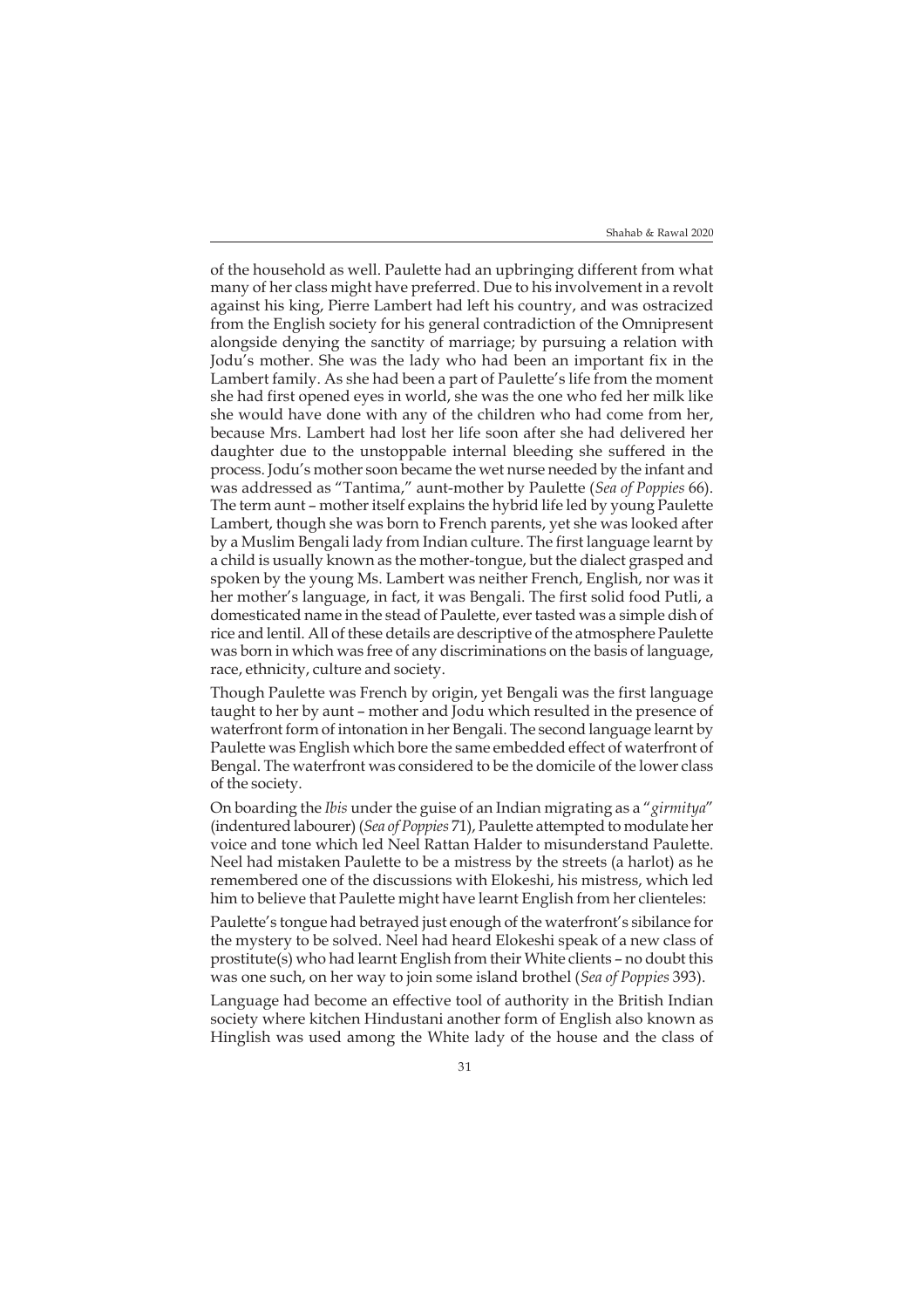people serving these British households in India. This hybrid form of language had become an authoritative language wherein words and phrases from native Indian language were used with English idioms in a sentence. For instance, the language used by Mrs Catherine Burnham, Paulette's benefactor and patron "'Sentiments, my dear Puggly,' she said sternly, 'are for dhobis and dashies" and "… that's the worst kismet any woman could wish for, even worse than a wordy – wallah!" (*Sea of Poppies* 274; 275). Mrs Catherine Burnham is also witnessed trying to interact with the servants as "The kubber is that there's more than one young missymem who's got a mind to bundo the fellow … you sly little shaytan!" (*Sea of Poppies* 210).

Apart from the other factors like race, gender, caste, and nationality, language too had become an aspect added in the long list of features liable for the suppression and marginalization of the victims of power and authority. Just as Neel had fallen prey to the bigotry of society, in the same way Paulette, too, had suffered in the name of language prejudice. Paulette had to be mindful of her behaviour and the tongue she chose to speak in front of Mr and Mrs Burnham, Mr Kendalbushe, and the servants of Burnham household. Because speaking with the White Ladies of English domiciliary had developed in a habit of responding only when spoken to in "kitchen – Hindusthani (Hindustani)" as it was thought of as the language of command (*Sea of Poppies*123). Even if she spoke in their native language – Bengali, they (the servants) ignored her. Though she was not of Indian heritage but of French origin, yet, the help paid her no heed because she spoke a dialect she loved, Bengali. An instance proving the aforementioned statement occurs in the first instalment of the Trilogy, stating that the "khidmutgars would often ignore her if she spoke to them in Bengali" (*Sea of Poppies* 123).

> Paulette was not fluent in the colonial language (English) which was the reason for her speaking either in Bengali or in French; the former as it was the language she learnt from her Governess and caretaker, and the latter because various reasons the first is her nation of origin, second because she was well read in the language.

Ghosh employed language as an authoritative tool and parameter on the basis of which the gulf and rift between the classes widened more than ever. As language had become a means of maintaining hegemony and the discriminations among the people in the colonial era increased with a greater force, specifically in a nation as large and as populated as the pre – independent India. India was known for its colourful heritage of diverse cultures, religions, languages, and cuisines since pre – colonial times; adding the culture, languages, delicacies, social code of conduct to the vast mixture not only resulted in an even more vibrant amalgamation but it also provided